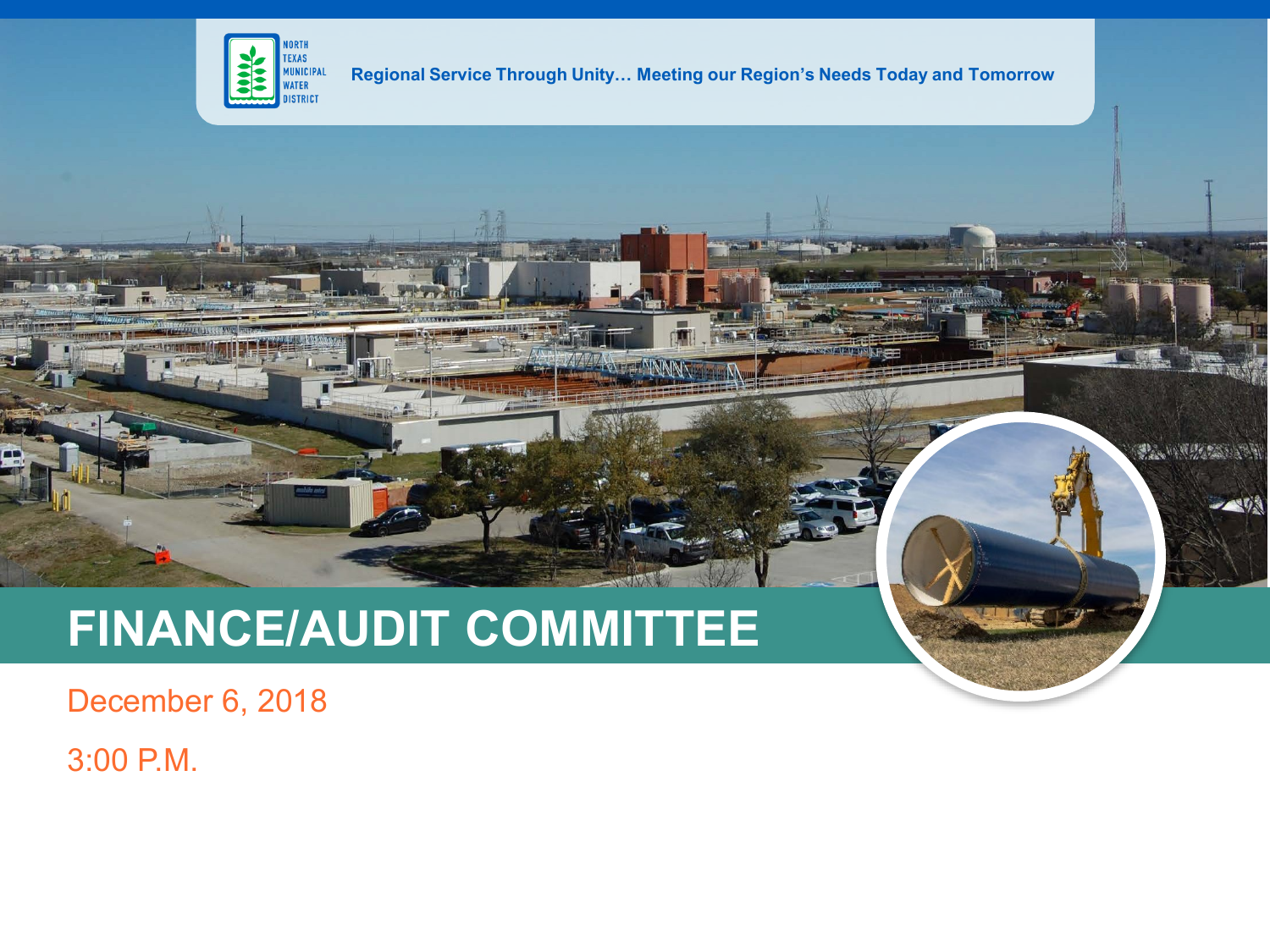

## **AGENDA**

#### **I. CALL TO ORDER**

#### **II. OPENING REMARKS**

A. Executive Director/Committee Champion Status Report concerning legislation and regulatory matters, budgets, current projects, and ongoing programs of the District

#### **III. ACTION ITEMS**

- A. Approval of Minutes November 1, 2018
- B. Review and Possible Action Authorizing Additional Funding for Response to Petition Appealing Wholesale Rates Filed by Cities of Garland, Mesquite, Plano and Richardson before the Public Utility Commission of Texas
- C. Review and Possible Action on Annual Review and Adoption of the Investment Policy
- D. Authorizing Participation in Texas Cooperative Liquid Assets Security System
- E. Review and Possible Action on Fiscal Year 2019 Audit Services

#### **IV. DISCUSSION ITEMS**

- A. Opportunity for Committee Members to Provide Feedback on Finance/Audit Committee Meeting
- B. Opportunity for Committee Members to Request Potential Future Agenda Items **(No substantive discussion items will take place at this time)**

### **V. ADJOURNMENT**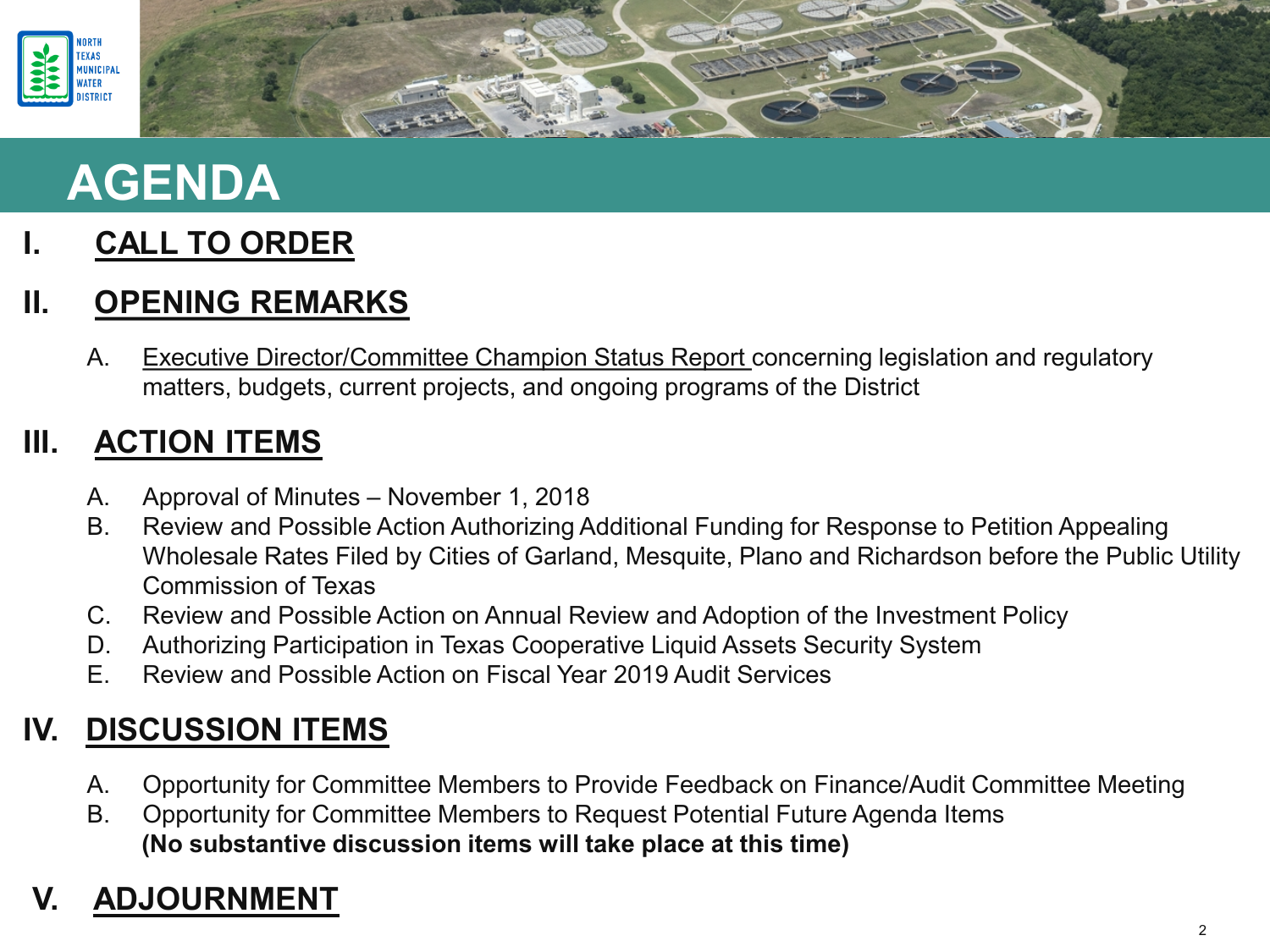





- **I. CALL TO ORDER**
- **II. OPENING REMARKS**
	- **A. Executive Director/Committee Champion Status Report concerning legislation and regulatory matters, budgets, current projects, and ongoing programs of the District**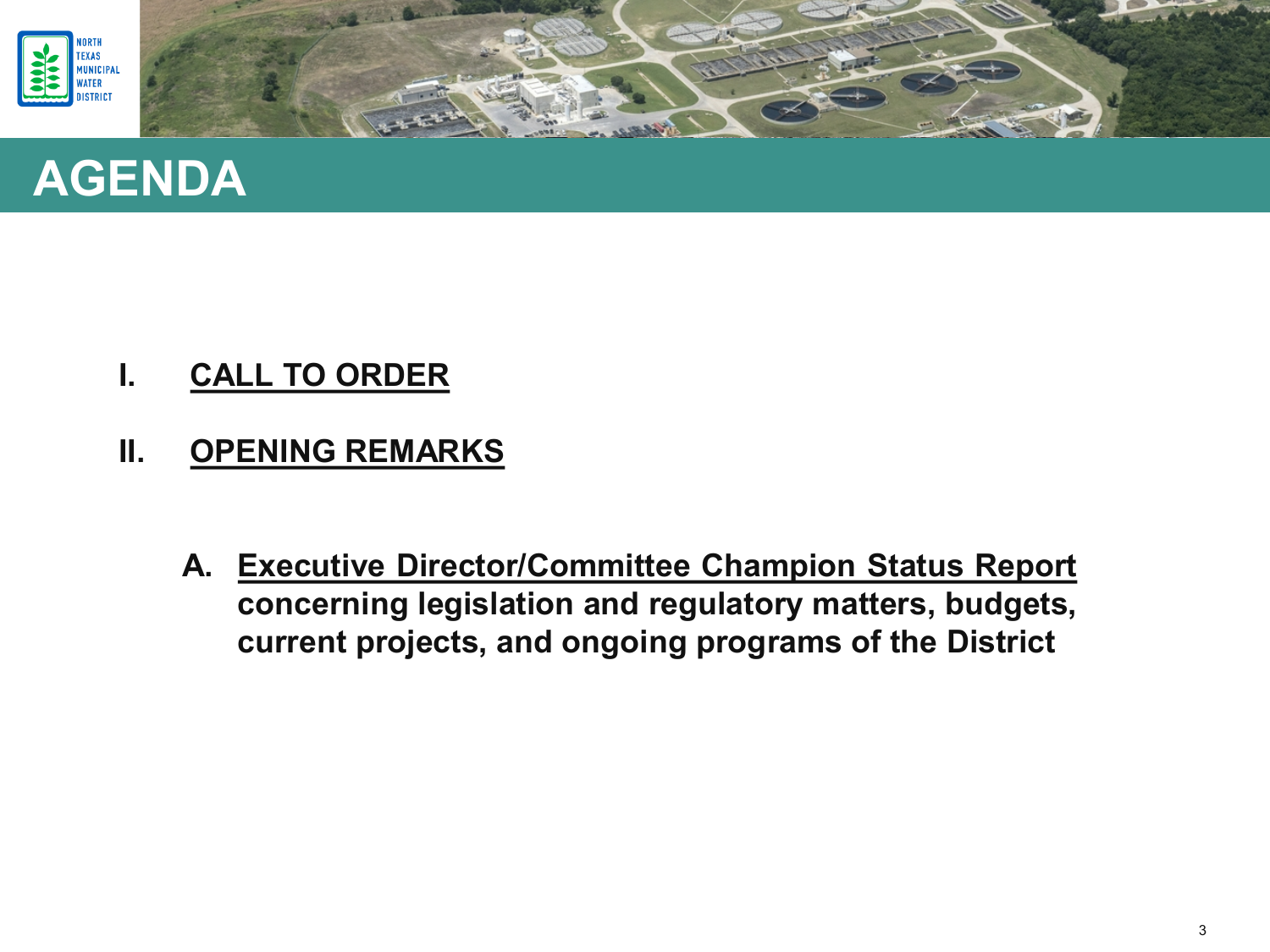



**A. Consider Approval of Finance/Audit Committee Minutes – November 1, 2018**

**Recommend Approval of Finance/Audit Committee Minutes – November 1, 2018**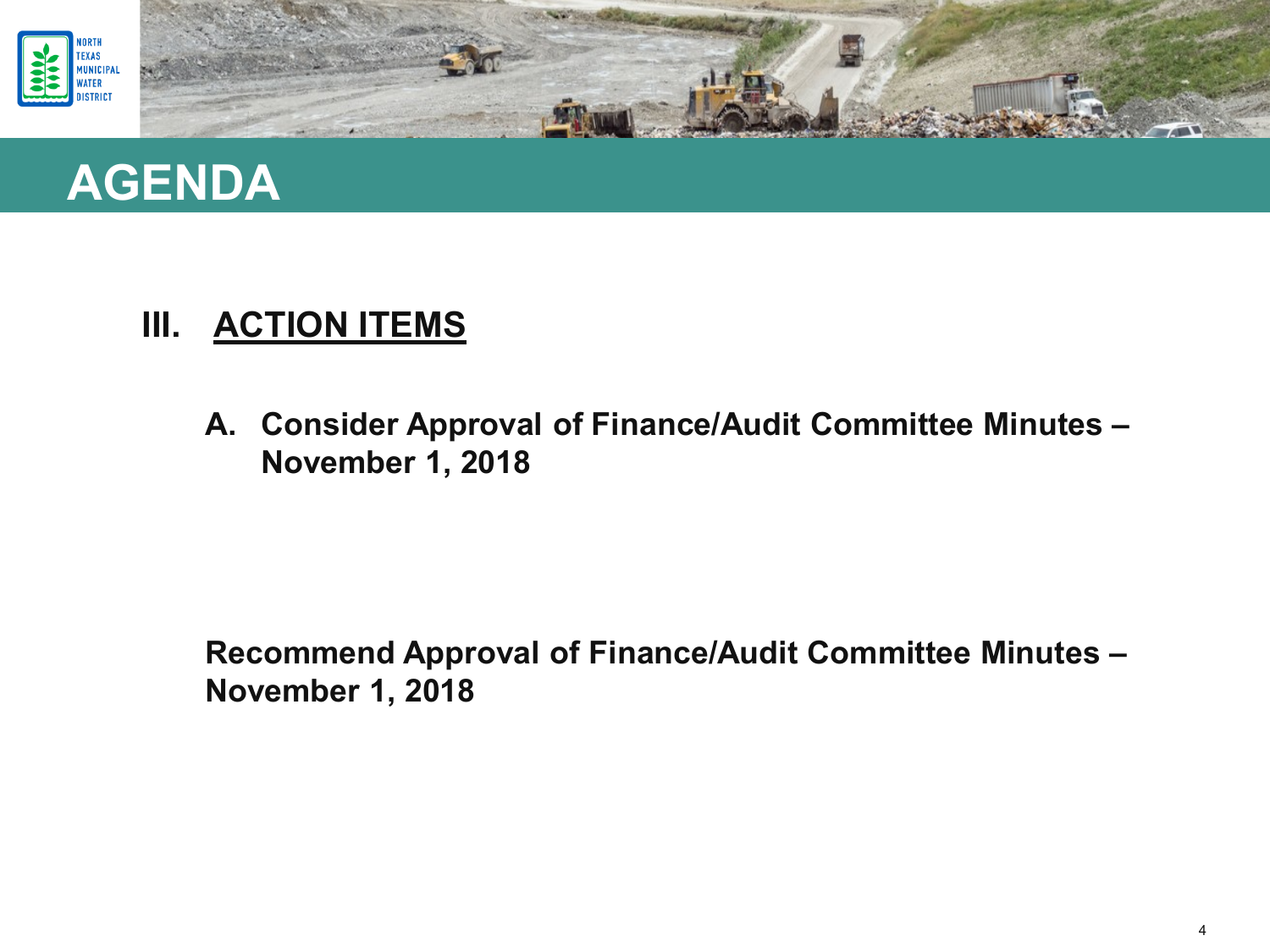





**B. Review and Possible Action Authorizing Additional Funding for Response to Petition Appealing Wholesale Rates Filed by Cities of Garland, Mesquite, Plano and Richardson before the Public Utility Commission of Texas**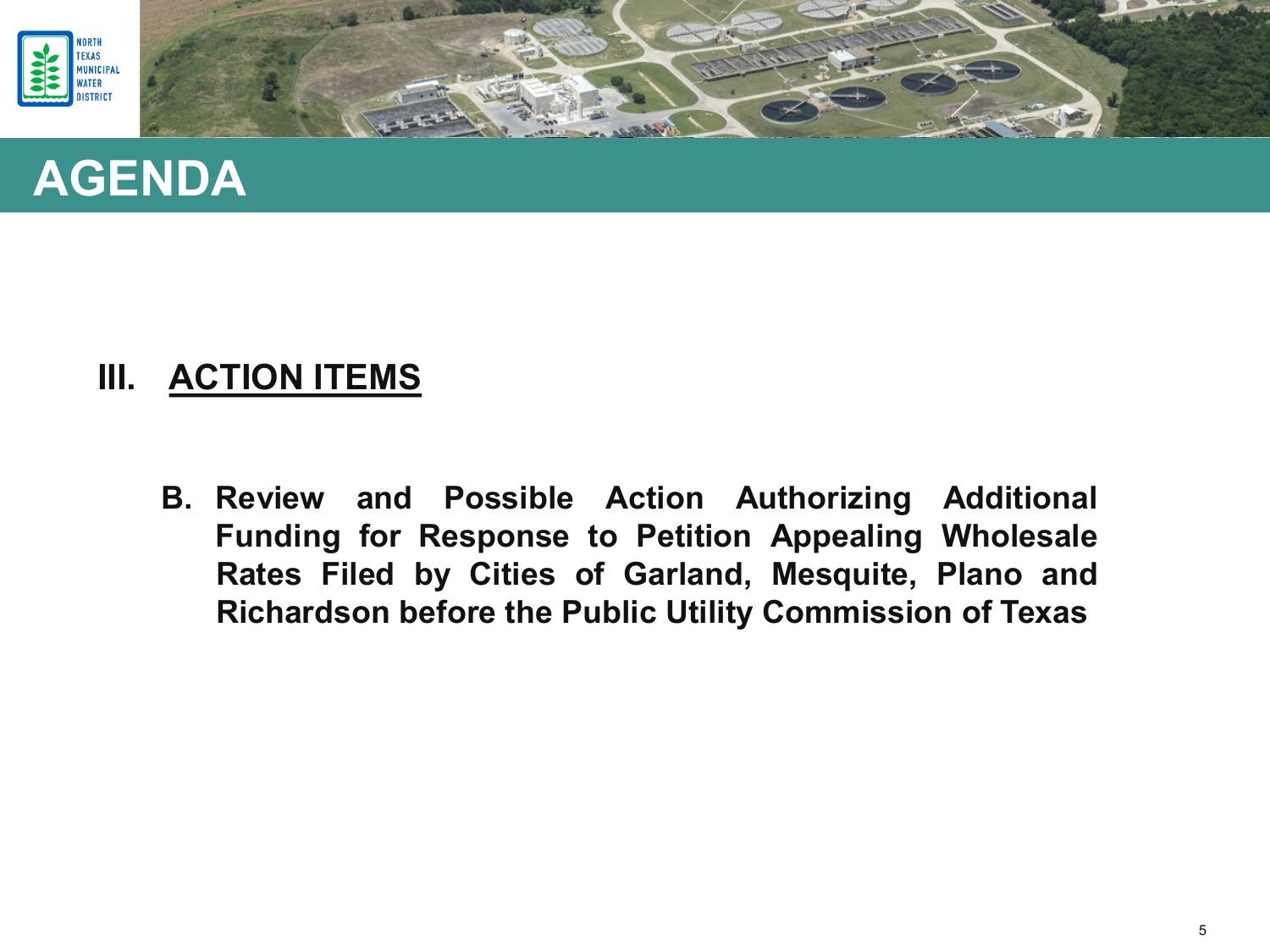

#### **PUC Activities**

Payments made Lloyd Gosselink for legal support to respond to PUC petition:

| Approved FY 17             | \$320,000     |
|----------------------------|---------------|
| Approved FY 18             | \$1,780,000   |
| Approved FY 19             | \$500,000     |
|                            |               |
| <b>Additional Proposed</b> | \$750,000     |
| <b>Total</b>               | \$3,350,000   |
| Less YTD spend             | (\$3,003,349) |
| As of 10/2018              |               |
| <b>Balance</b>             | \$346,651     |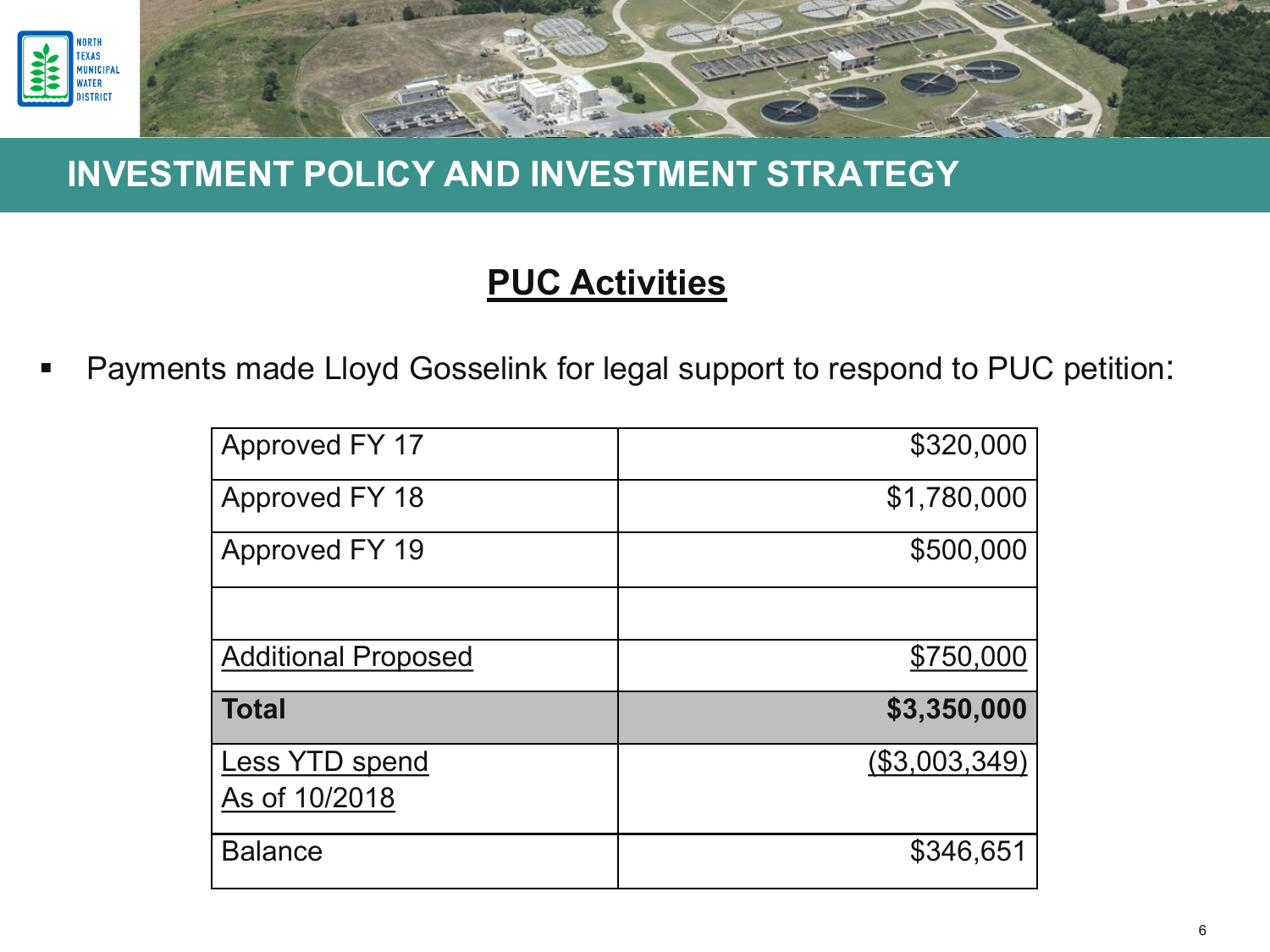



### **RECOMMENDATION**

**The Executive Director and NTMWD staff recommend the Approval of Authorizing Additional Funding for Response to Petition Appealing Wholesale Rates Filed by Cities of Garland, Mesquite, Plano, and Richardson before the Public Utility Commission of Texas**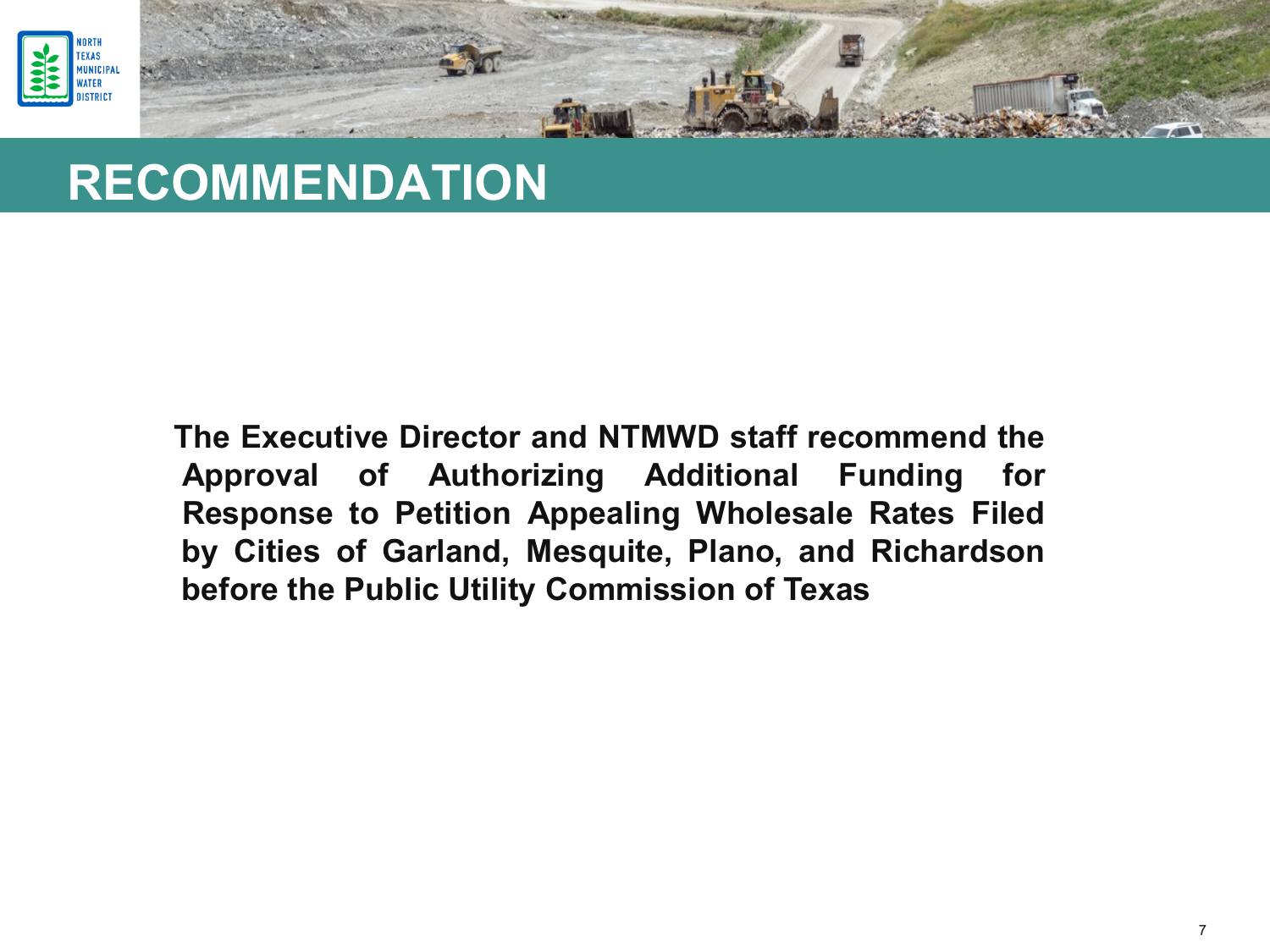



**C. Review and Possible Action on Annual Review and Adoption of the Investment Policy**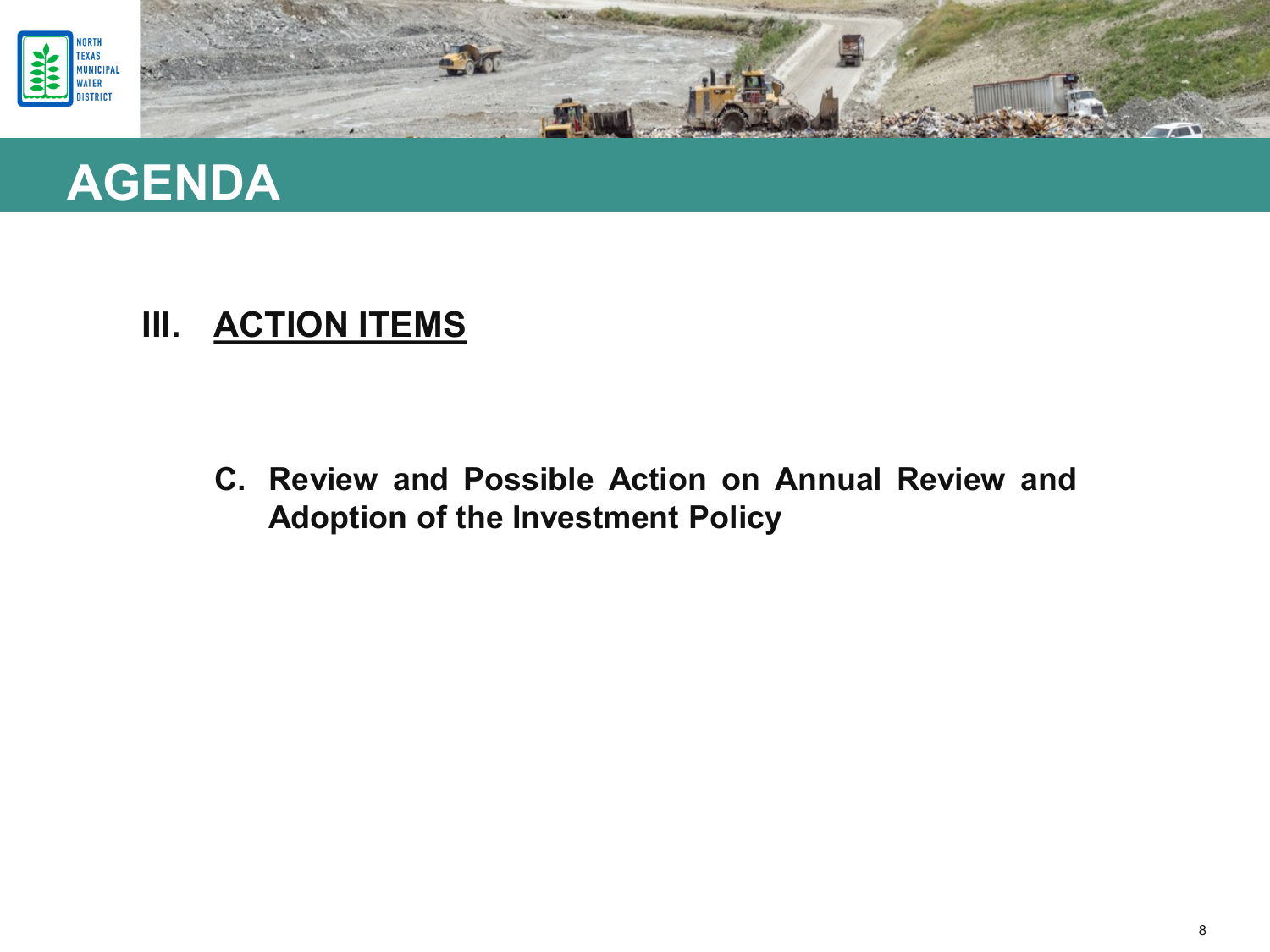

- Adopted by the Board in 2015
- Recommend that we update the Brokers listed in Exhibit C
- The Public Funds Investment Act (the Act) requires the governing body of an investing entity to review its investment policy and investment strategy no less than annually
- The Investment Policy and Investment Strategies have been reviewed by Hilltop Securities Inc., and meets the requirements of the Act
- The governing body is also required to adopt a written instrument by resolution stating that it has reviewed the investment policy or strategy. This will be an item on the December Board Agenda.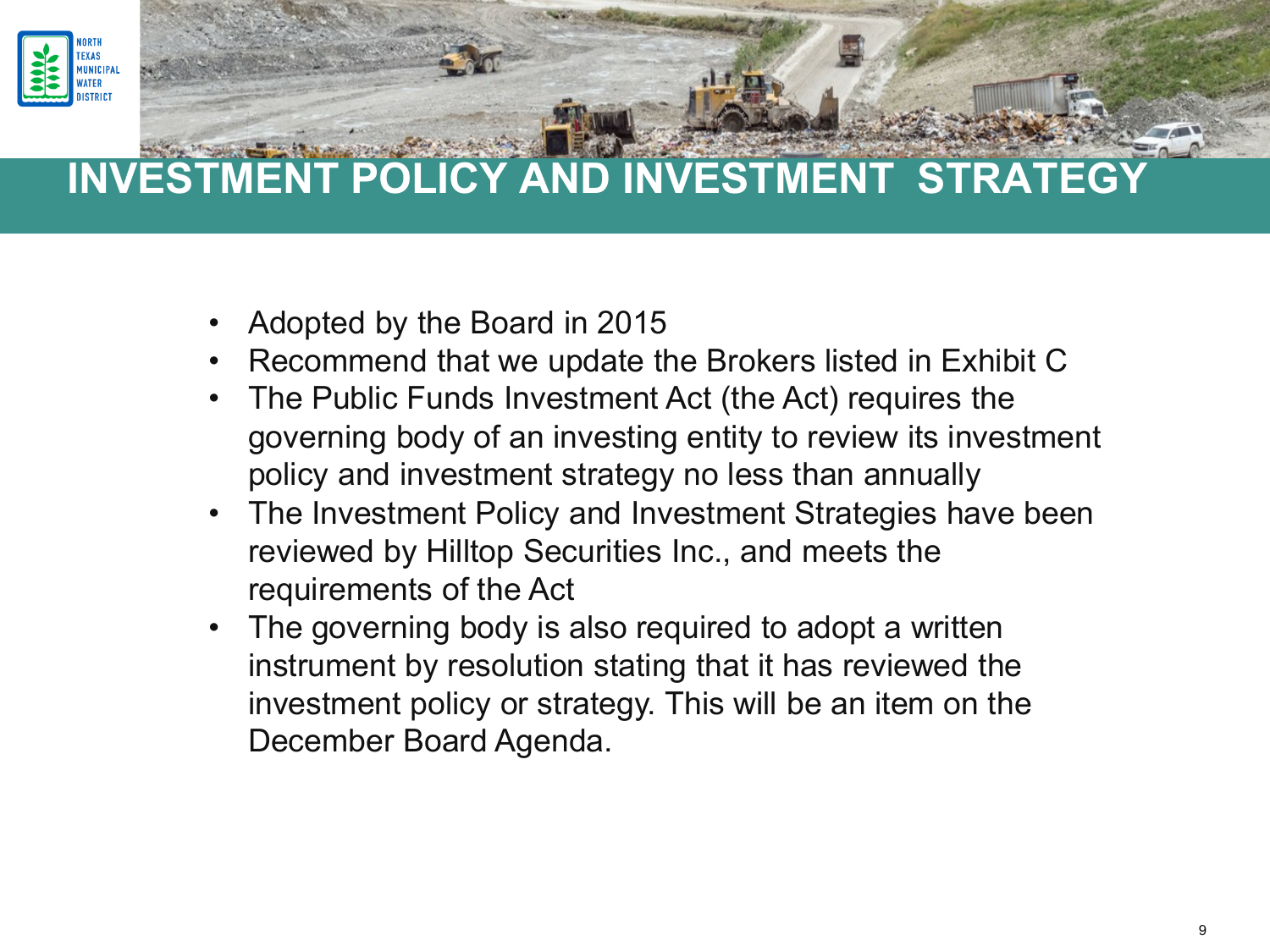

### **Additional Brokers**

- **Currently:** 
	- o NTMWD has approximately \$700M in Treasury Notes and **Agencies**
	- o NTMWD's only direct Broker is Hilltop Securities Inc.
	- o Hilltop Securities Inc., obtains numerous quotes and provides recommended options
	- o All investments comply with the Public Funds Investment Act (PFIA)
	- o Selections are made based on cash flow and yield
	- Why add additional brokers:
		- o Greater Transparency
			- Investment Policy to be made available online
		- o Allows for greater diversification of Investment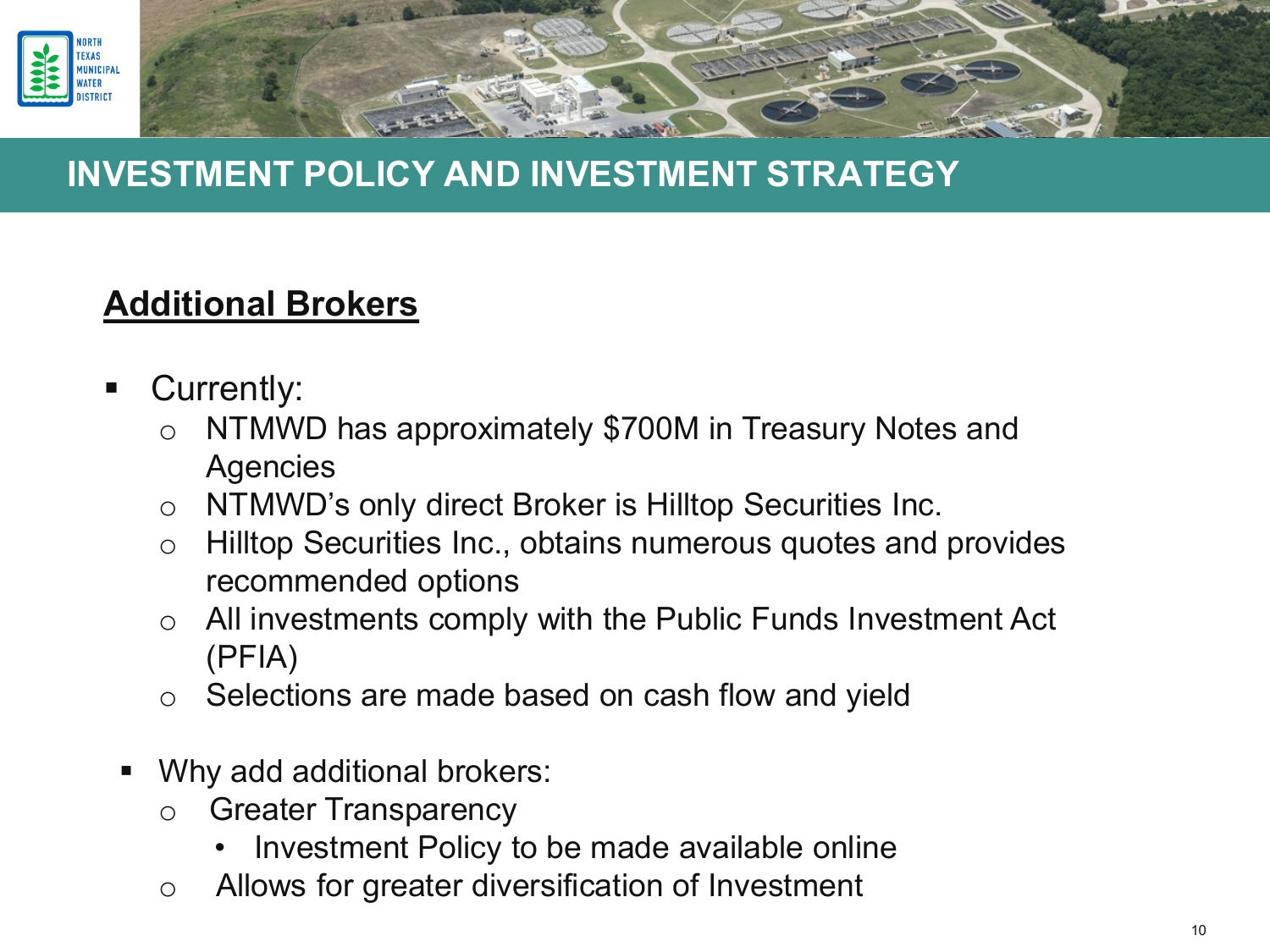

### **Additional Brokers**

- **Selection Process:** 
	- o Considered brokers that have contacted NTMWD and broker for other public sector clients
	- o Emailed a questionnaire to each and reviewed online information
	- o Selection criteria included:
		- Financial strength of firm
		- Affiliation with North Texas Public Sector Entities
		- Experienced knowledge of Public Funds Investing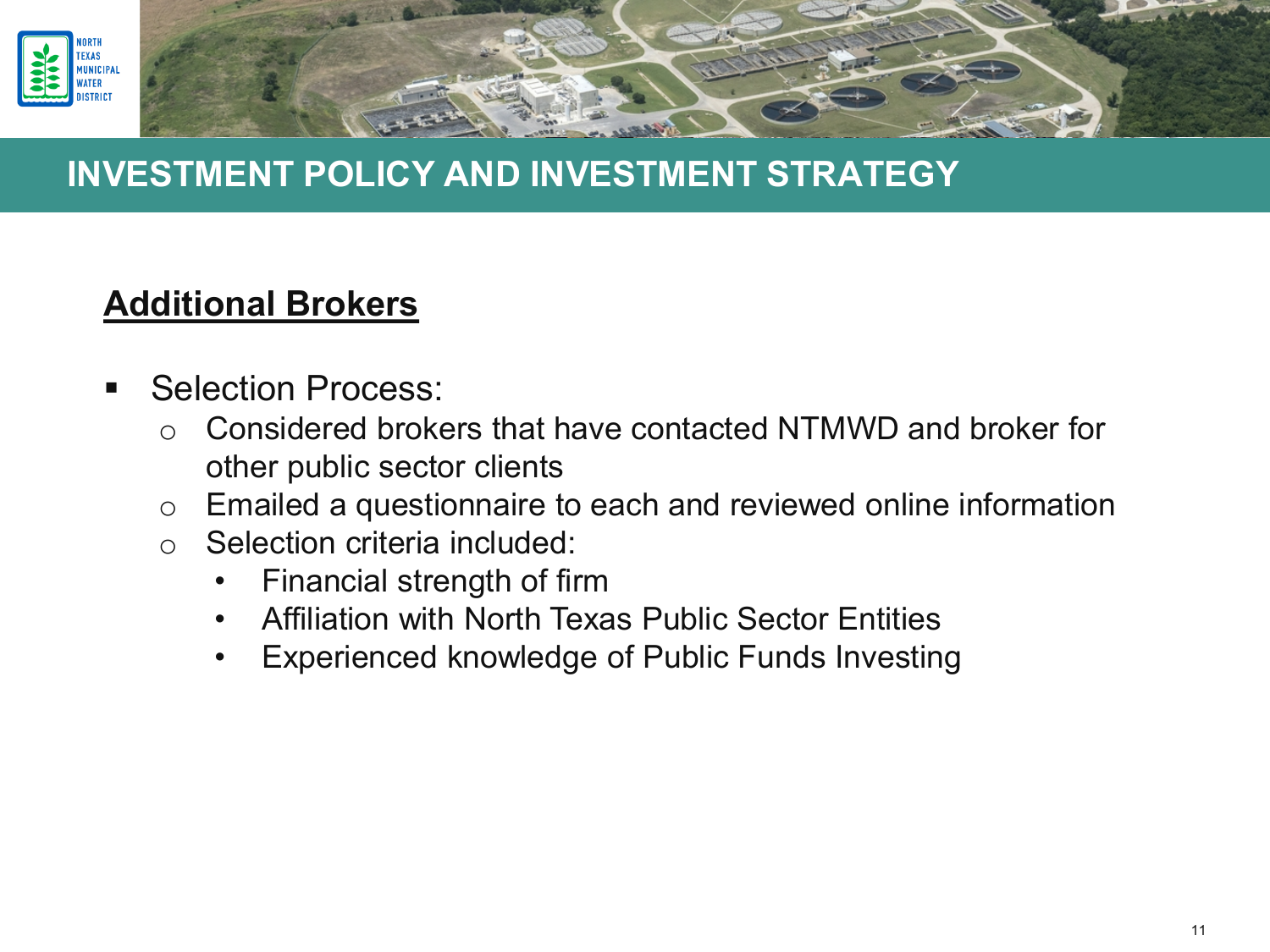

### **Additional Brokers**

- Proposed:
	- o Based on responses to questionnaires, the following were selected:
		- FTN Financial Capital Markets (FTN)
		- Multi-Bank Securities, Inc. (MBS)
- With Board Approval NTMWD will add the above brokers
	- o Generally public sector accepted practice includes multiple brokers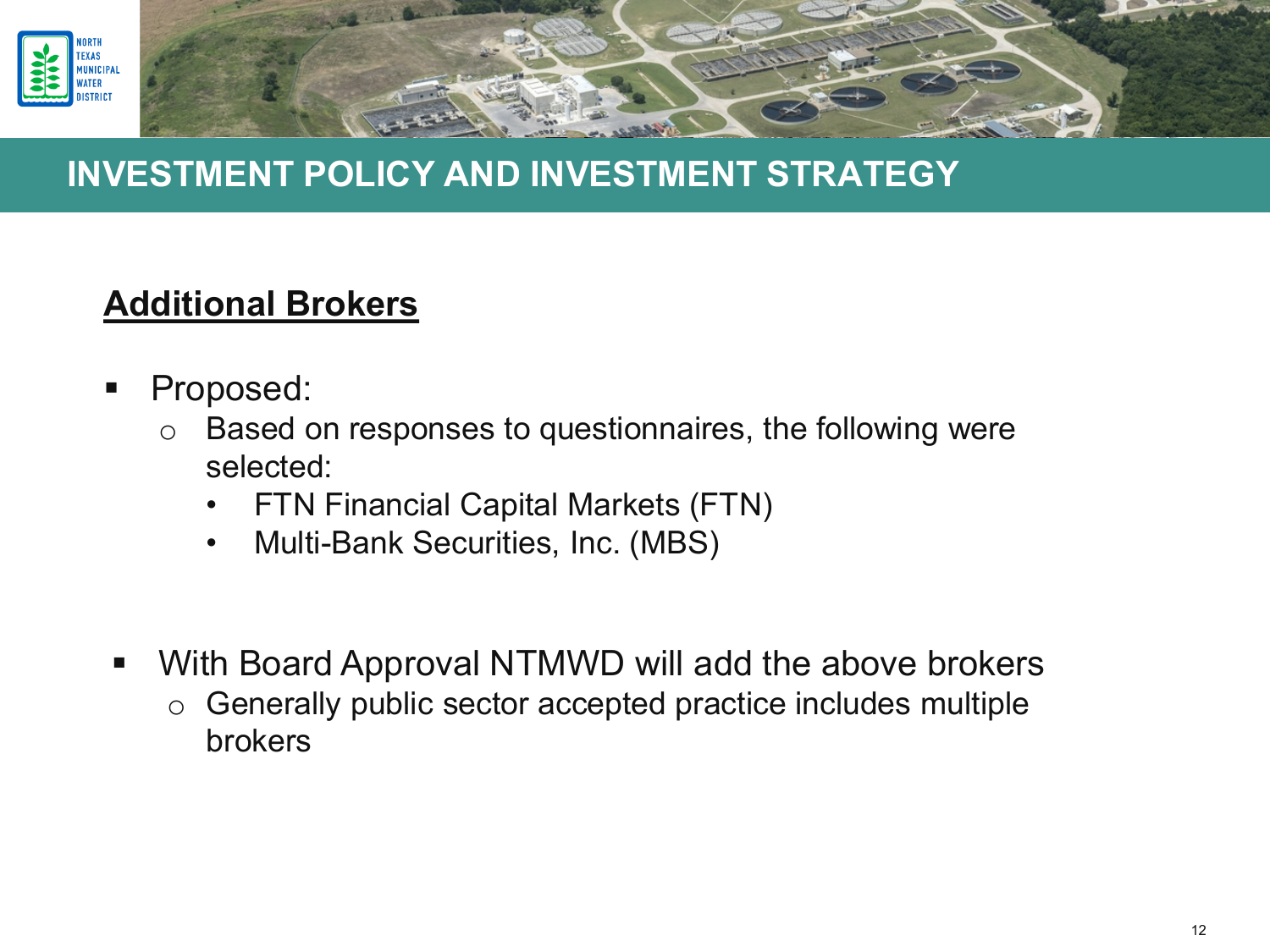



### **RECOMMENDATION**

**The Executive Director and NTMWD staff recommend the Approval of the Annual Review and Adoption of the Investment Policy**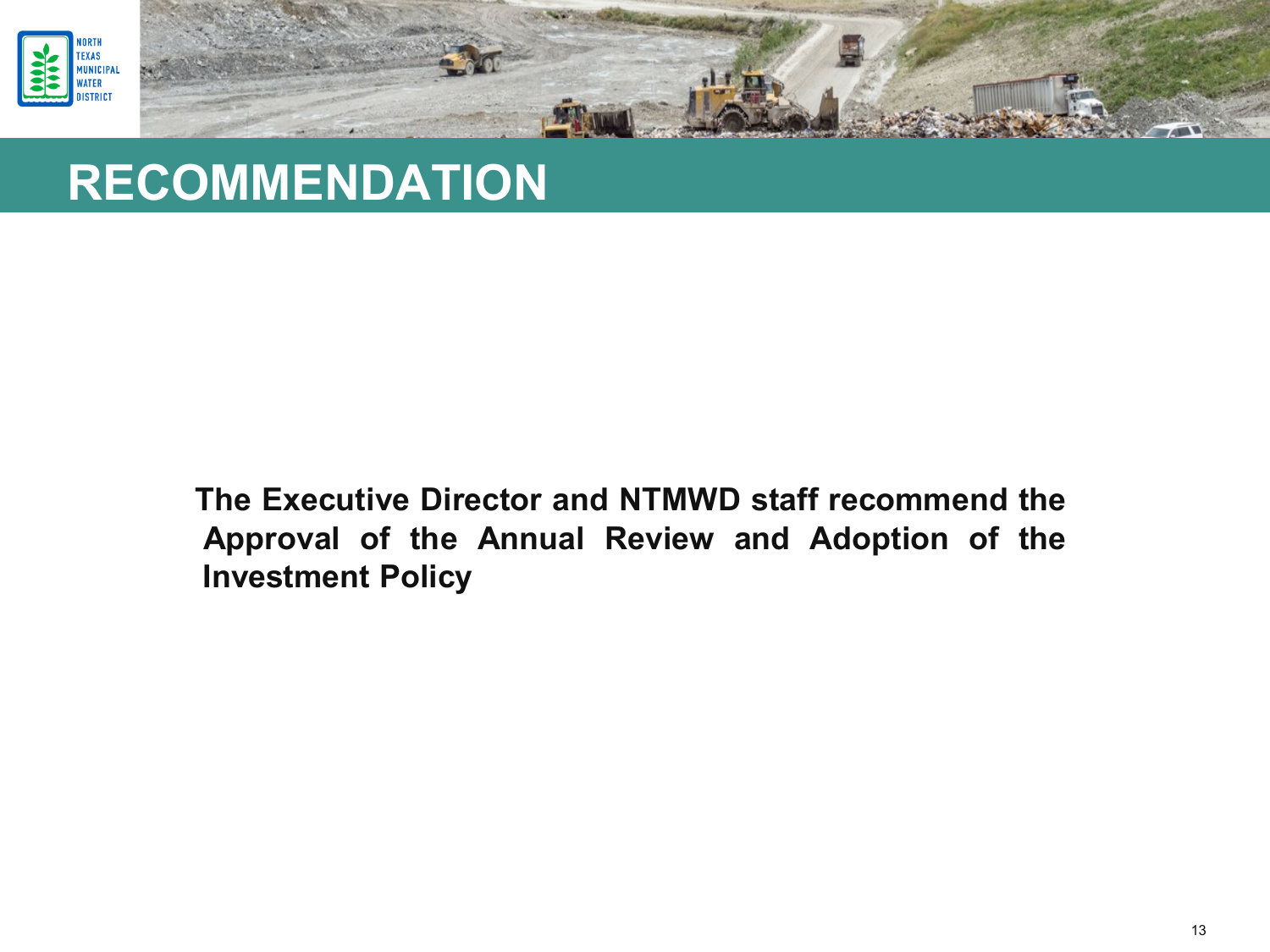





**D. Consider Recommendation on Authorizing Participation in Texas Cooperative Liquid Assets Security System (Texas CLASS)**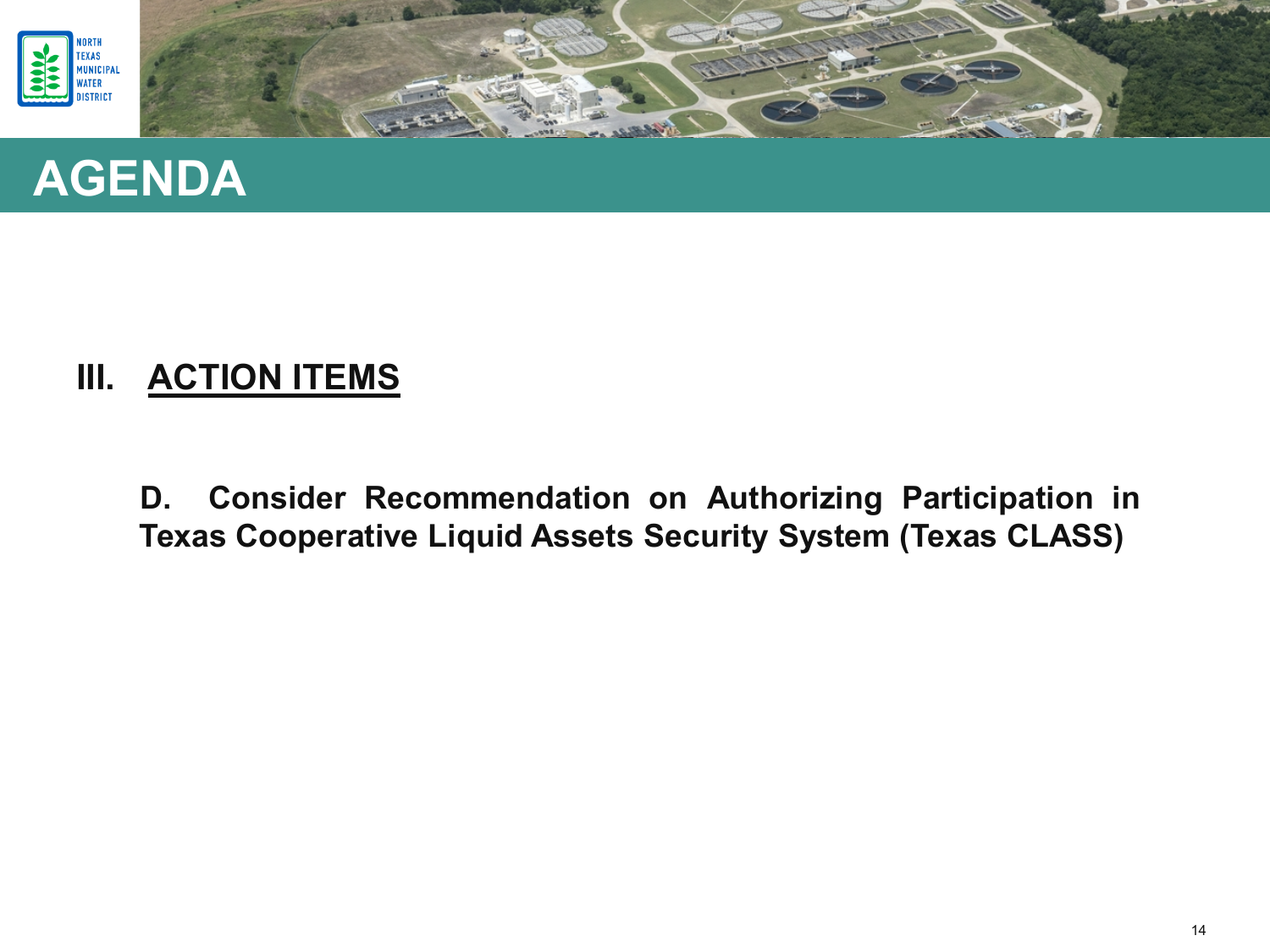



## **INVESTMENT POOL**

### **Additional Pool**

- With the Boards Permission, NTMWD will add an Investment Pool to the portfolio to increase diversification
- The District has \$1.39B split between Logic and Texpool
- Considered Pools:
	- o Lone Star
	- o Texas CLASS
	- o TexSTAR
	- o Texas TERM

#### **The Potential Pools**

- Are AAA rated by S&P
- **Keep Assets Liquid**
- Comply with Public Funds Investment Act (PFIA)
- Service cities, counties, school districts and other public investors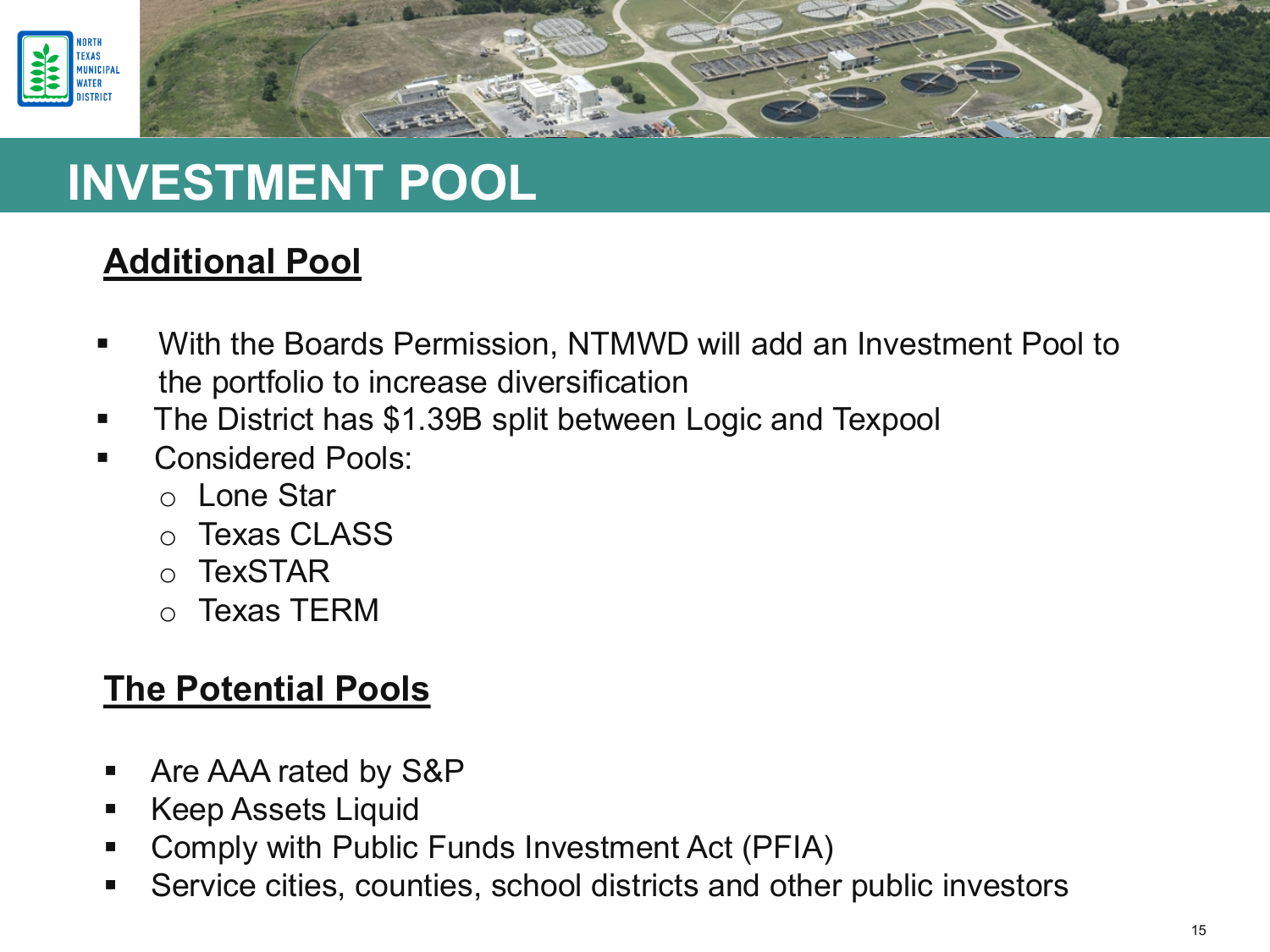



## **INVESTMENT POOL**

|                    | <b>Total Assets (\$B)</b> | <b>LARGEST FUND (\$B)</b> | <b>OCTOBER 2018</b><br><b>INTEREST RATE</b> |
|--------------------|---------------------------|---------------------------|---------------------------------------------|
| <b>Texas CLASS</b> | \$8.1                     | \$8.0                     | 2.42%                                       |
| Lone Star          | \$12.0                    | \$5.2                     | 2.33%                                       |
| <b>TexSTAR</b>     | \$6.7                     | \$6.7                     | 2.22%                                       |
| <b>Texas TERM</b>  | \$2.5                     | \$2.5                     | 2.16%                                       |

Texas CLASS has the largest individual pool and accrues interest daily, resulting in a higher yield. This is what separated Texas Class from the other pools and after careful consideration, staff recommends the District increases it's portfolio diversification with Texas CLASS.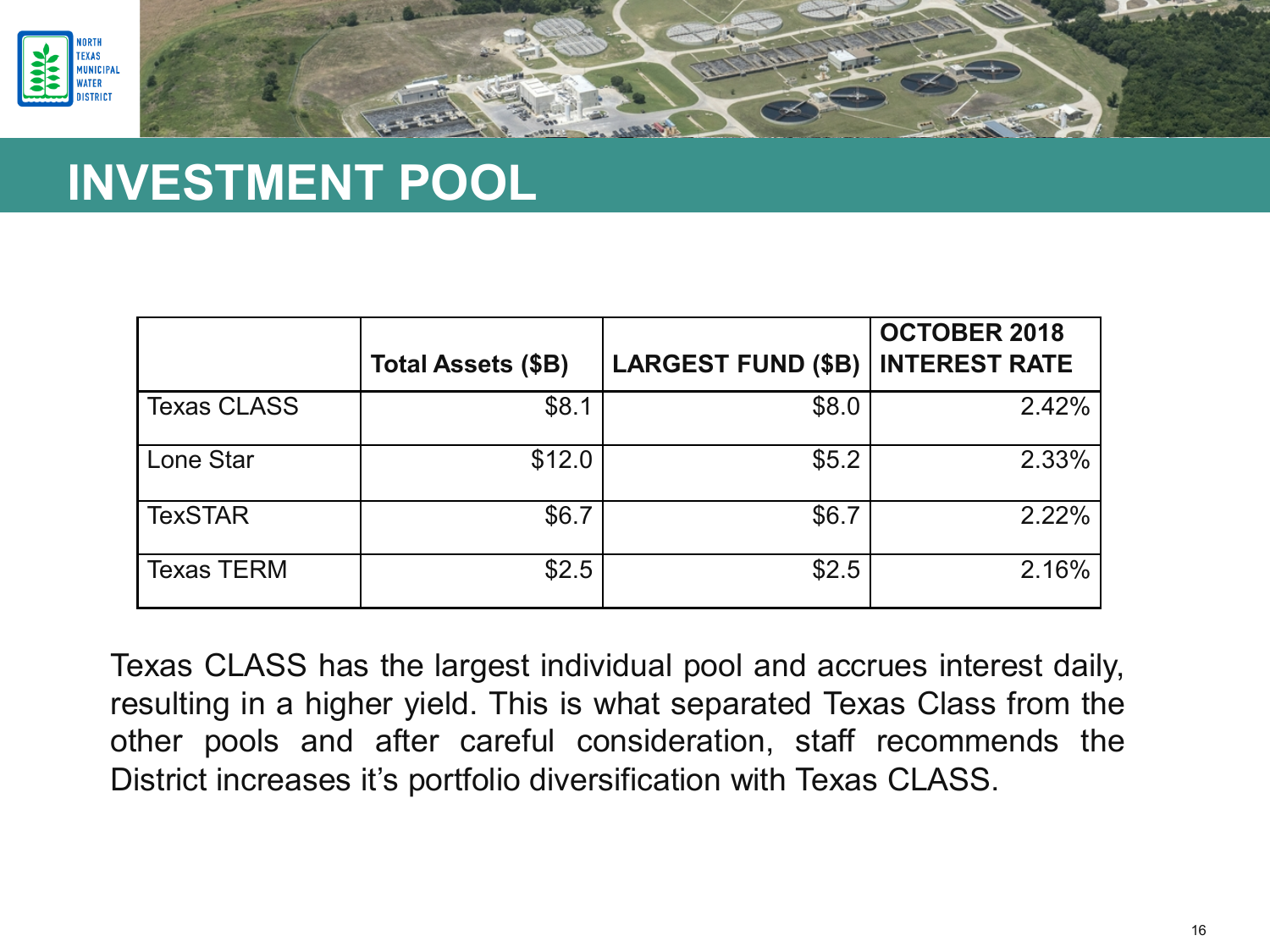



### **RECOMMENDATION**

**The Executive Director and NTMWD staff recommend the Approval to Authorize Participation in Texas Cooperative Liquid Assets Security System (Texas CLASS)**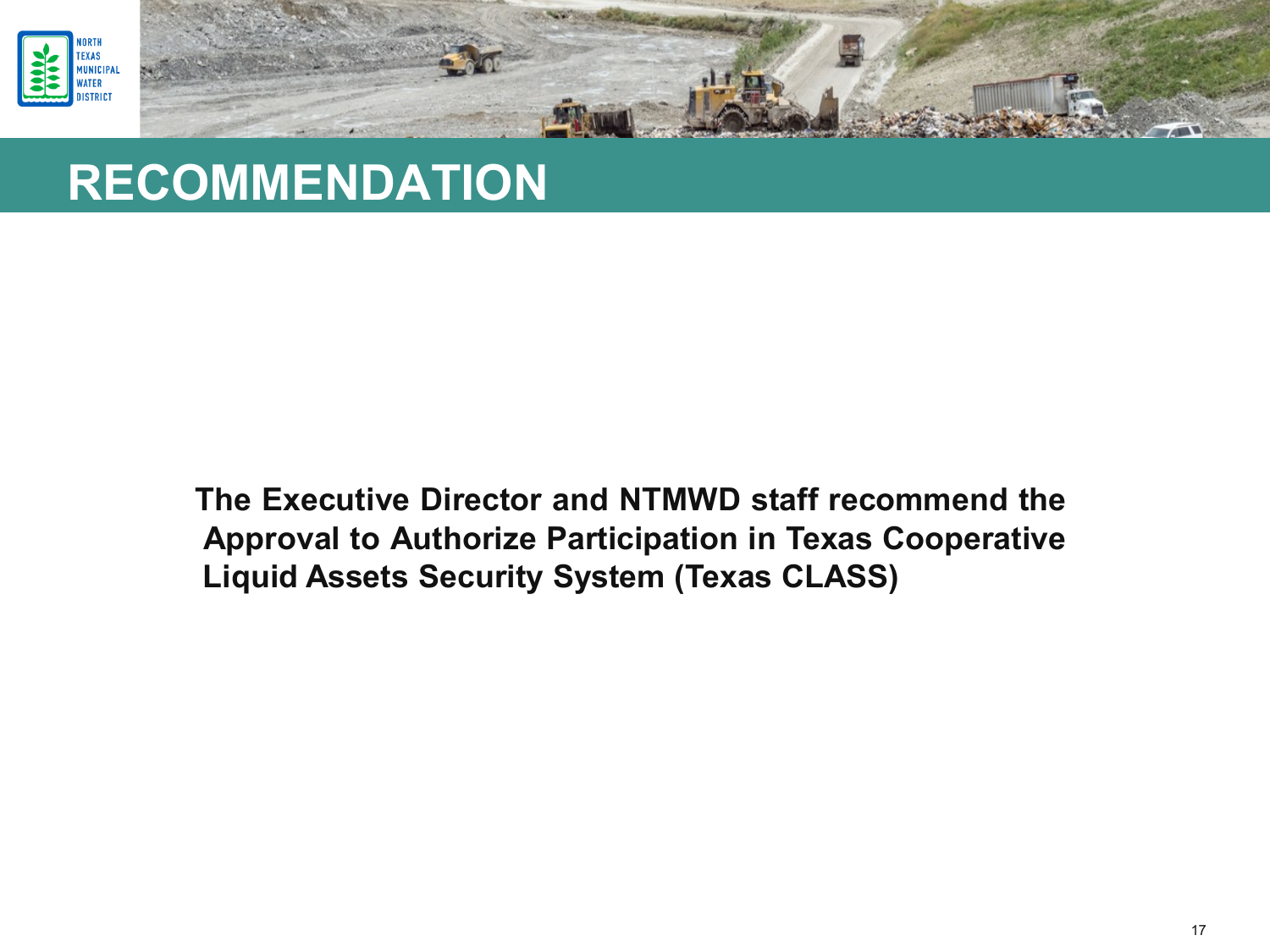





**E. Review and Possible Action on Fiscal Year Audit Services**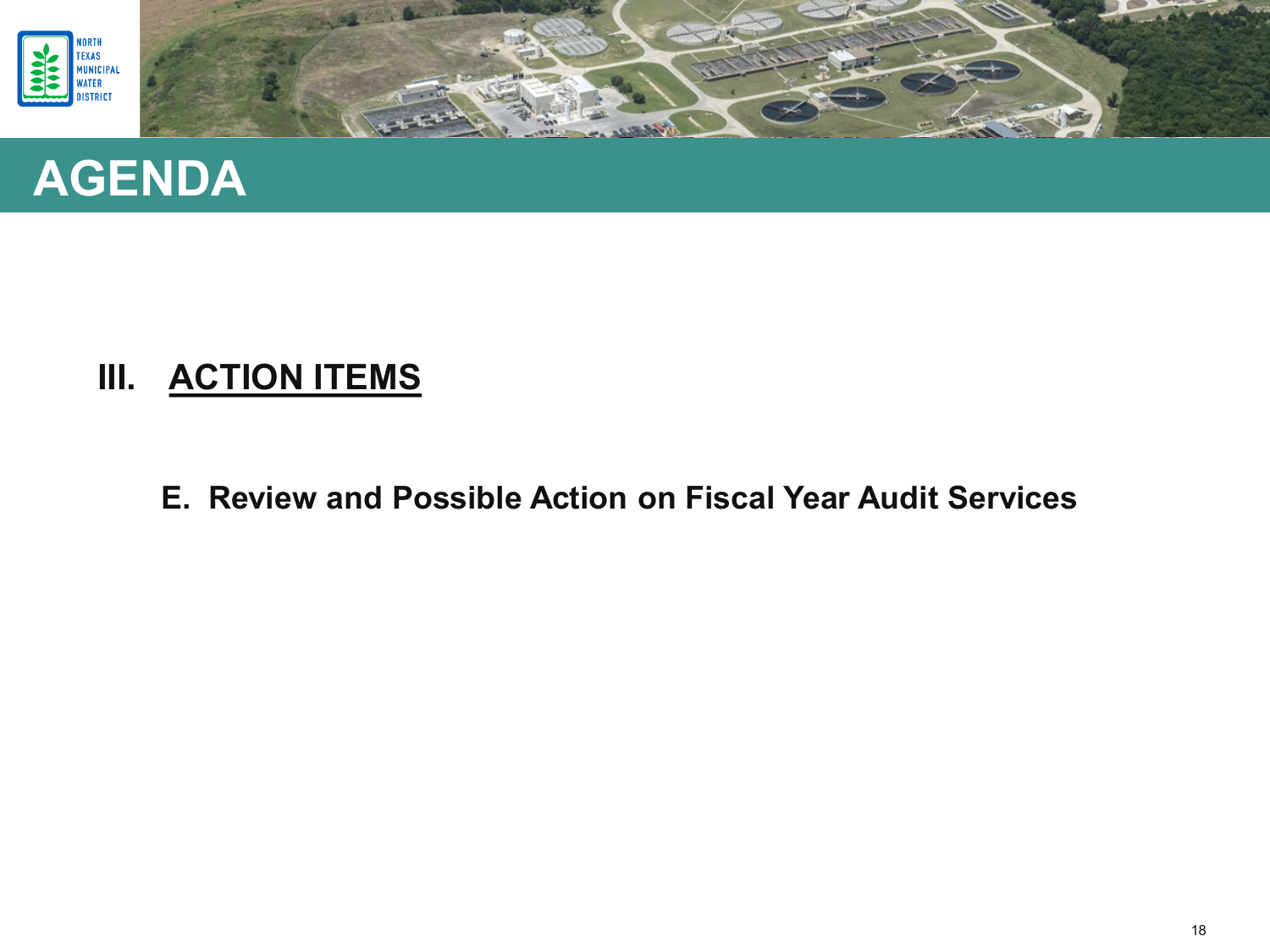

- o **Historical Audit Services:**
	- 1956 1988 : Arthur Young
	- 1989 1998 : Ernst & Young
	- 1999 2001 : Arthur Andersen
	- 2002 2006 : Deloitte & Touche
	- 2007 2018 : Weaver and Tidwell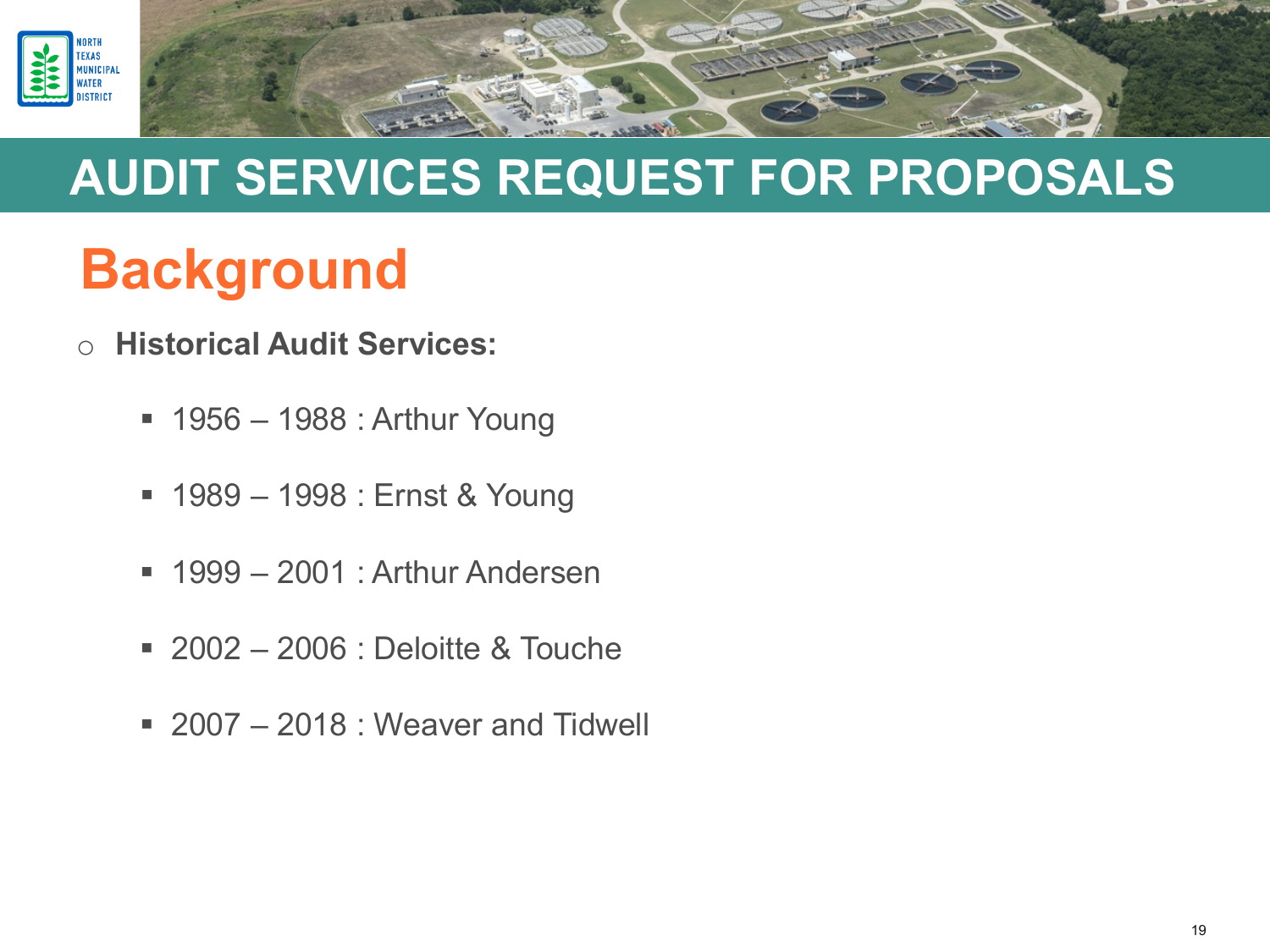

- o **Current Audit Engagement Cycle**
	- In 4<sup>rd</sup> Year of Intended 5 Year Engagement
	- February 13, 2015 Requested Proposals
	- Term of Engagement:
		- $\circ$  "The intent of this proposal is to select a firm that will provide external audit services for a period of five (5) consecutive years subject to annual review and the satisfactory negotiation of terms including price acceptable to both NTMWD and the selected firm."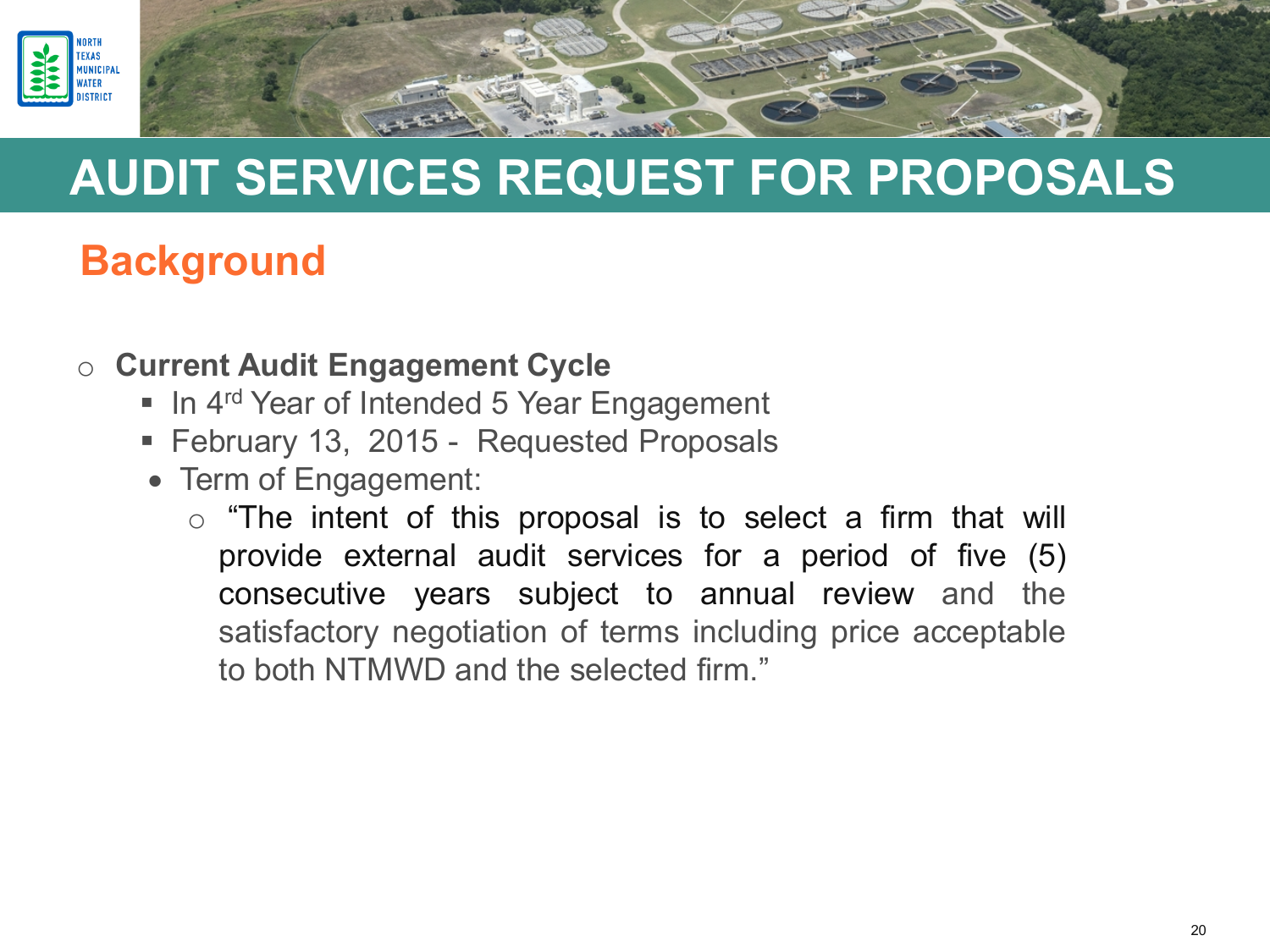

- March 6, 2015 Received Proposals from 5 Firms:
	- o Conway Company (Local Firm)
	- o Fox, Byrd & Company (Local Firm)
	- o Patillo, Brown & Hill (Local Firm)
	- o Weaver and Tidwell (Regional Firm)
	- o Crowe Horwath (Regional Firm)
	- o Deloitte & Touche (Big Four) Declined to Submit Proposal
	- o KPMG (Big Four) Declined to Submit Proposal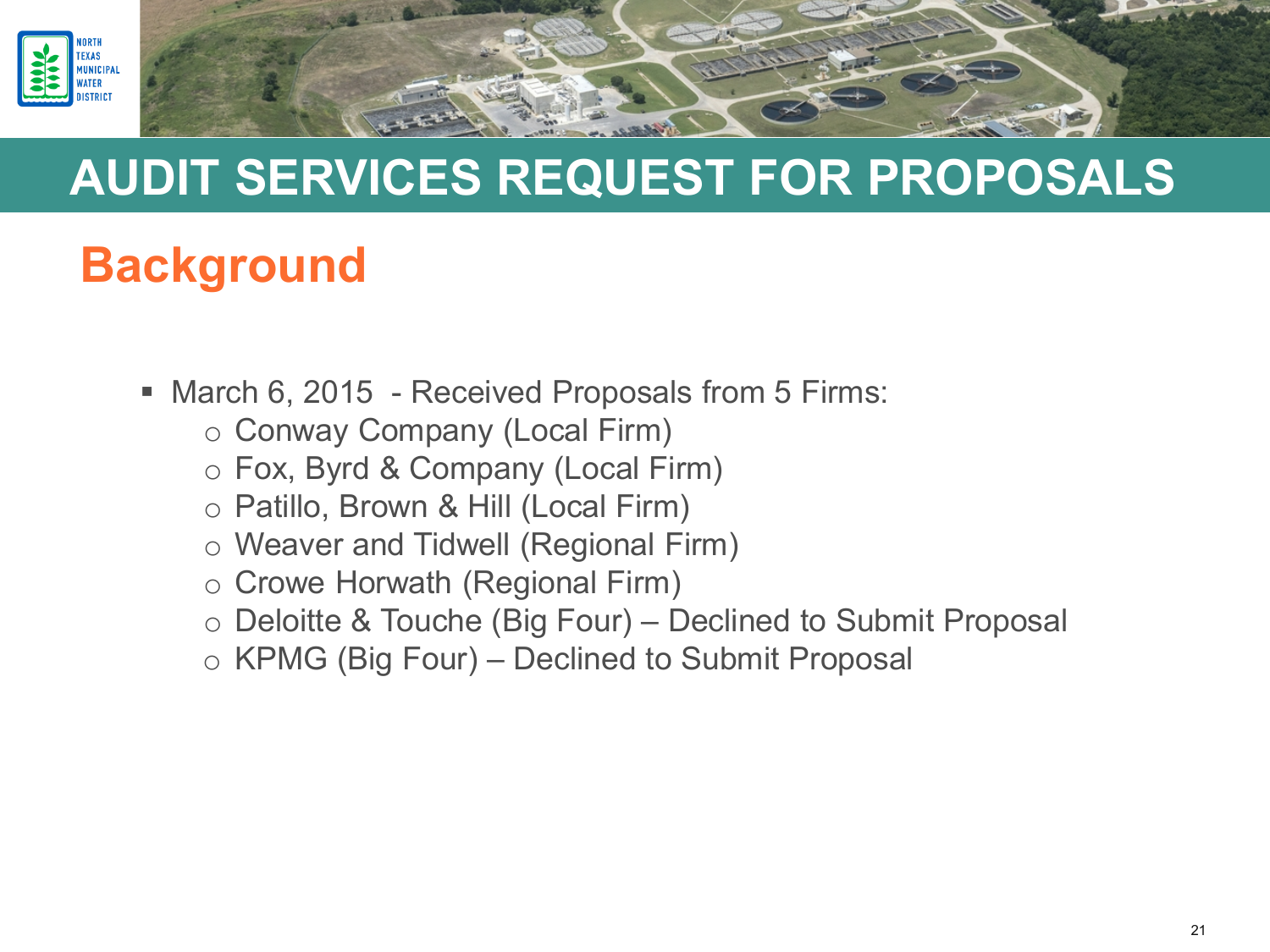

- March 26, 2015 Finance / Audit Committee Recommended and Board Appointed Weaver and Tidwell for 2015 Audit
	- o Primarily Due to Experience with Other Large Regional Water Provider (TRA)
- January 28, 2016 Finance / Audit Committee Recommended and Board Appointed Weaver and Tidwell for 2016 Audit
- February 23, 2017 Finance / Audit Committee Recommended and Board Appointed Weaver and Tidwell for 2017 Audit
- February 22, 2018 Finance/Audit Committee Recommended and Board Appointed Weaver and Tidwell for 2018 Audit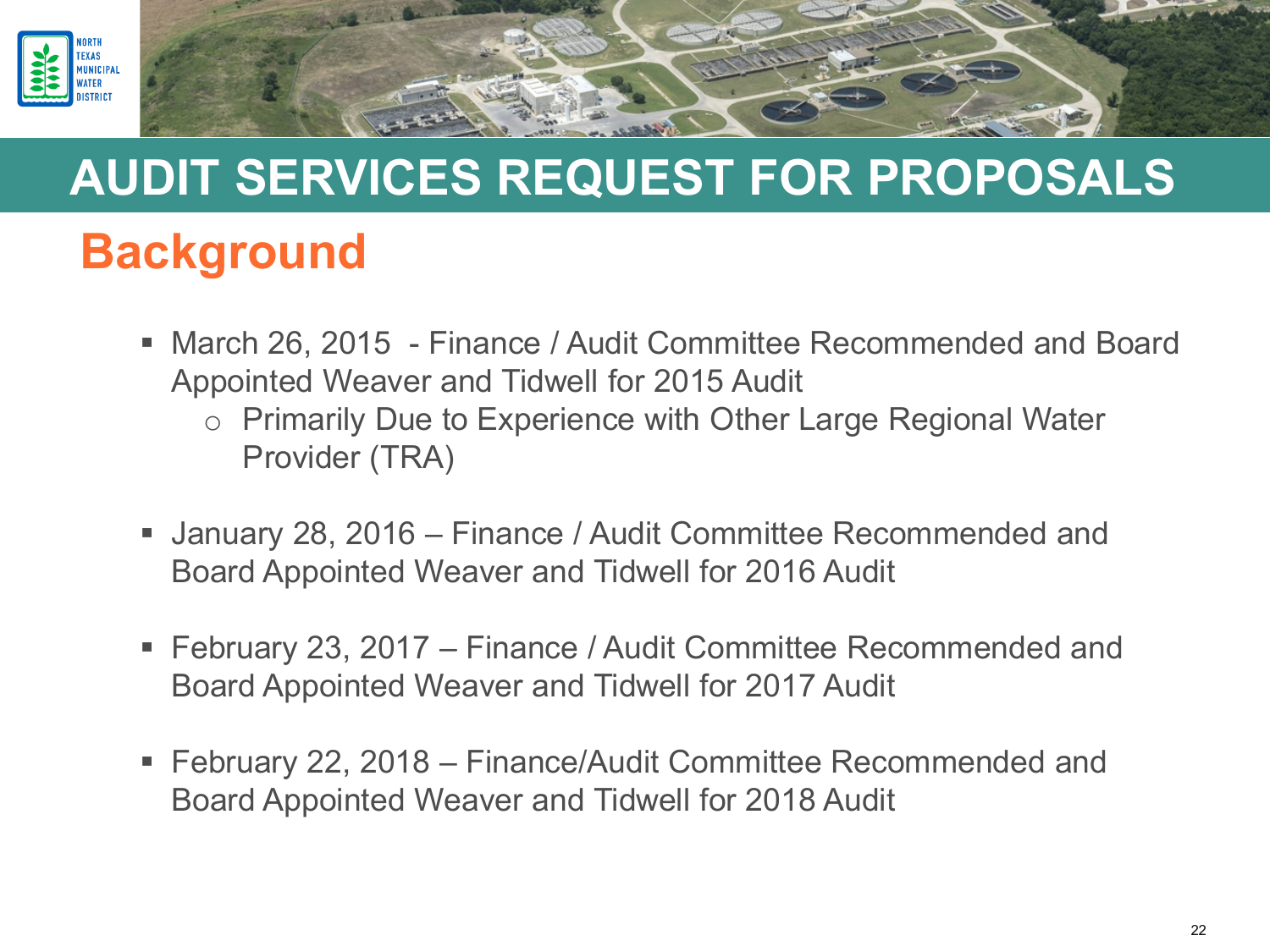

# **Background**

#### o **Audit Fees:**

- 2018 \$123,000 (+3%)
- $\bullet$  2017 \$119,000 (+3%)
- $\blacksquare$  2016 \$116,000 (+3%)
- $-2015 $113,000$
- $\blacksquare$  2014 \$113,000
- $\bullet$  2013 \$113,000 (+8%)
- $-2012 $105,000$
- $\blacksquare$  2011 \$105,000 (-5%)
- $\bullet$  2010 \$110,000 (-4%)
- $-2009 $115,000$
- 2008 \$115,000 (+18% Implementation of New Acct Rules)
- 2007 \$97,500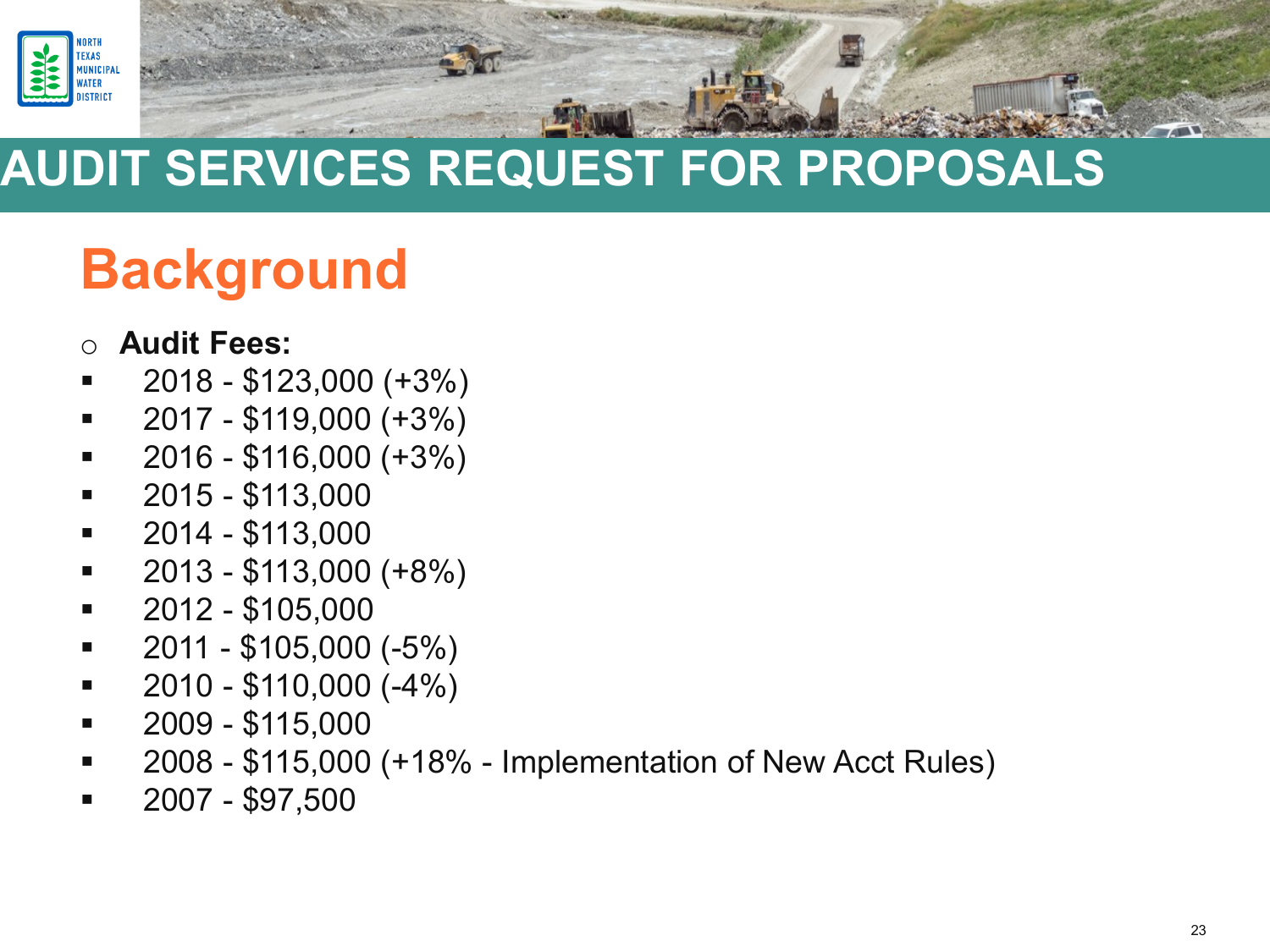

**The Executive Director and NTMWD staff recommend that NTMWD complete 2019 Audit as intended in 2015 request for proposal.**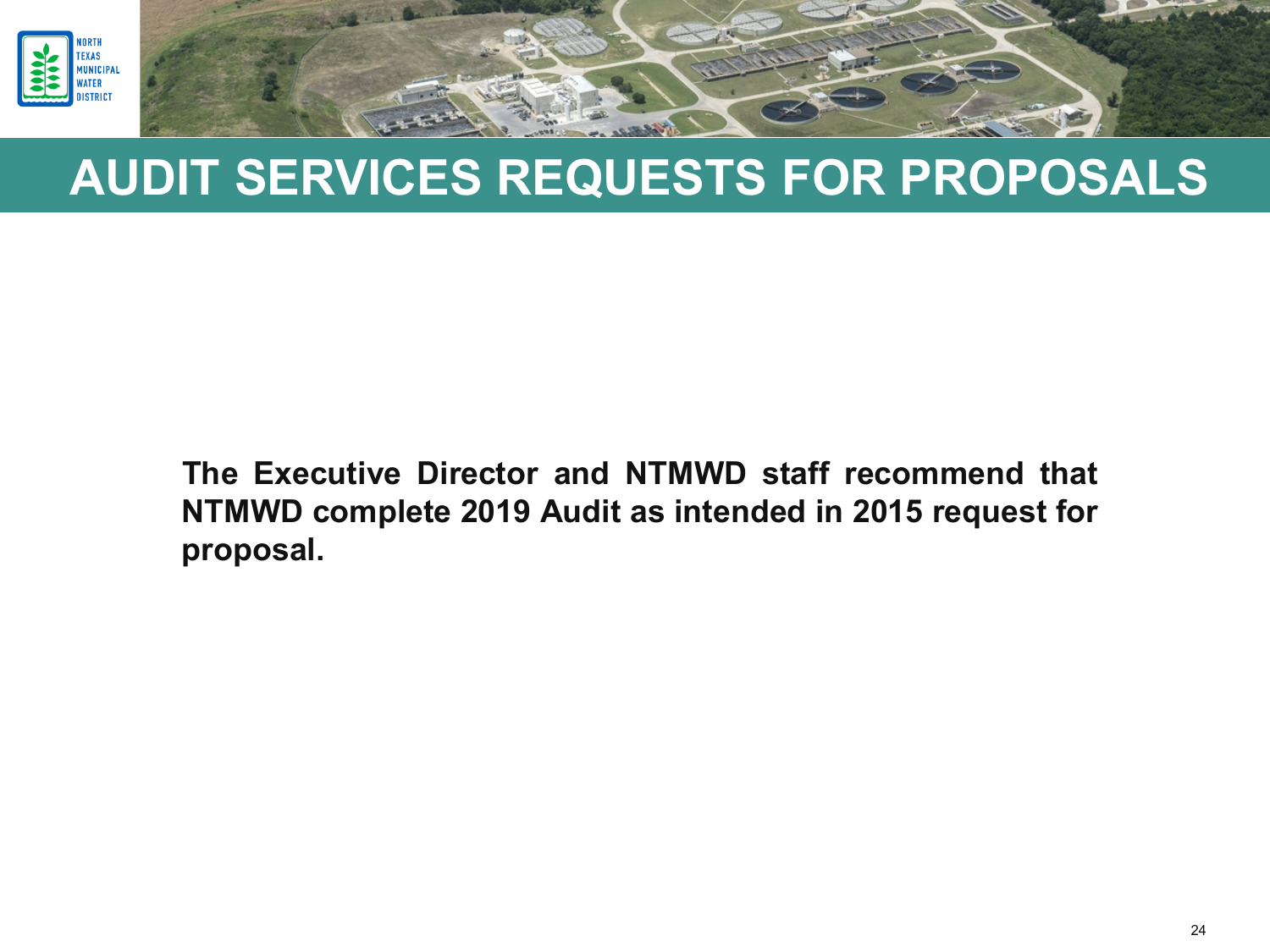



#### **IV. DISCUSSION ITEMS**

**A. Opportunity for Committee Members to Provide Feedback on the Finance/Audit Committee Meeting**